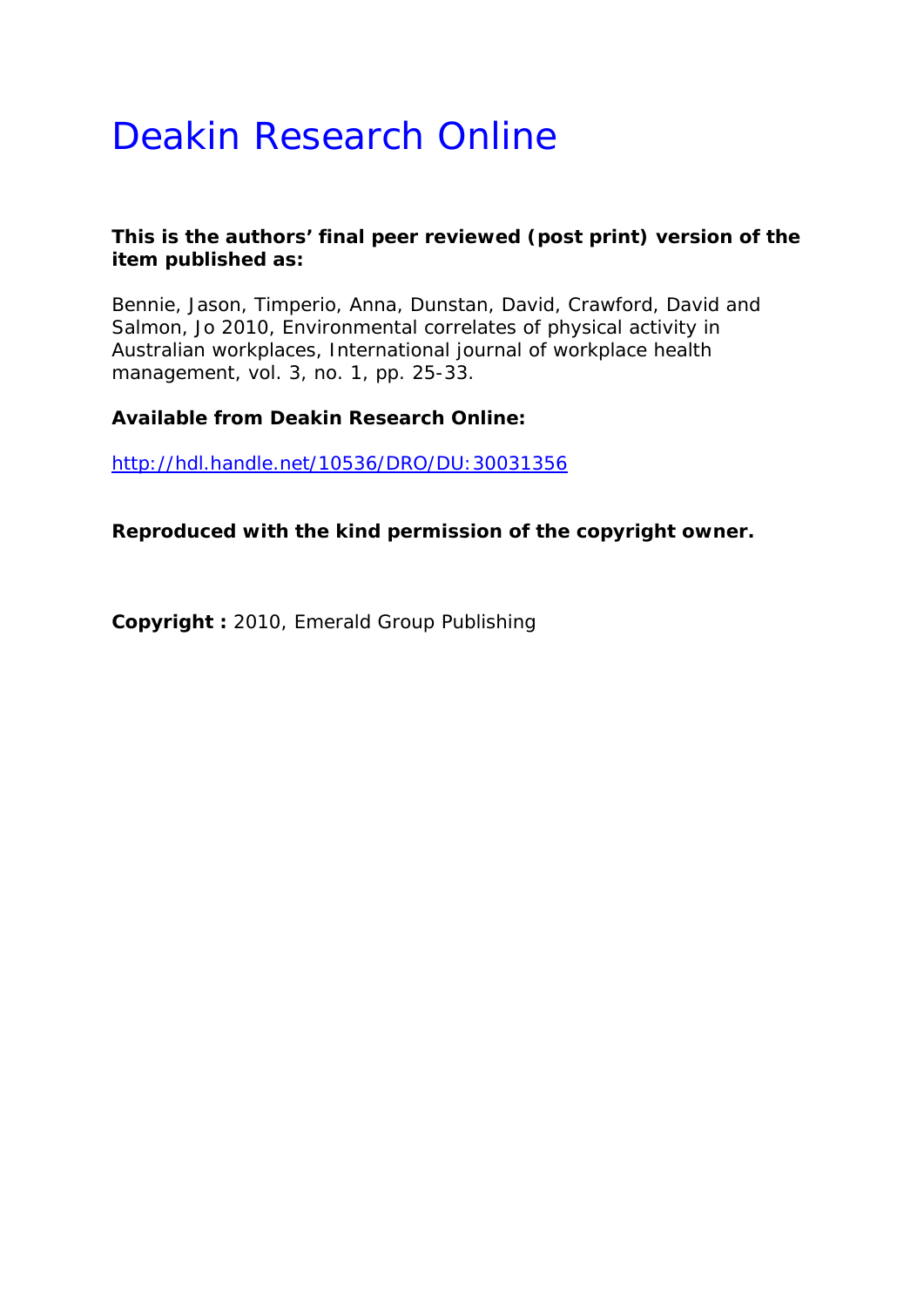# **Environmental correlates of physical activity in Australian workplaces**

Jason Bennie, *Centre for Physical Activity and Nutrition Research, Deakin University, Burwood, Australia*

Anna Timperio, *Centre for Physical Activity and Nutrition Research, Deakin University, Burwood, Australia*

David Dunstan, *Centre for Physical Activity and Nutrition Research, Deakin University, Burwood, Australia, Baker IDI Heart and Diabetes Institute, Melbourne, Australia, School of Population Health, The University of Queensland, Brisbane, Australia and Vario Health Institute, Edith Cowan University, Caulfield, Australia*

David Crawford, *Centre for Physical Activity and Nutrition Research, Deakin University, Burwood, Australia*

Jo Salmon, *Centre for Physical Activity and Nutrition Research, Deakin University, Burwood, Australia, and Baker IDI Heart and Diabetes Institute, Melbourne, Australia*

# **Acknowledgements**

The Pedestrian Council of Australia's National Walk Safely to Work Day and its evaluation were funded by the Commonwealth Department of Health and Ageing, Australia. AT, DC and DD are supported by the Victorian Health Promotion Foundation; JS is supported by a Heart Foundation and sanofi‐aventis Career Development Award.

#### **Abstract**

**Purpose** – The workplace is an ideal setting to promote physical activity. The purpose of this study is to examine associations with physical activity at and around the workplace.

**Design/methodology/approach** – Participants were recruited from a random sample of employed adults (*n*=1,107) in capital cities and major regional centres in Australia. Self‐ reported barriers and participation in physical activity at and around the workplace were assessed. A multivariable logistic regression model adjusting for age, sex, occupational status, and overall physical activity assessed the odds of being active in this setting.

**Findings** – Of participants, 61 percent perceived being active in the workplace. Those who perceived their work colleagues and managers to be physically active, and those who indicated that their workplace provides facilities to support them being active had higher odds of being physically active at or around the workplace.

**Research limitations/implications** – A poor response rate, physically active sample and cross‐sectional analysis prevent inferences about the causality of the findings.

**Originality/value** – The paper provides evidence of the potential for the multiple levels of influence on physical activity at and around the workplace.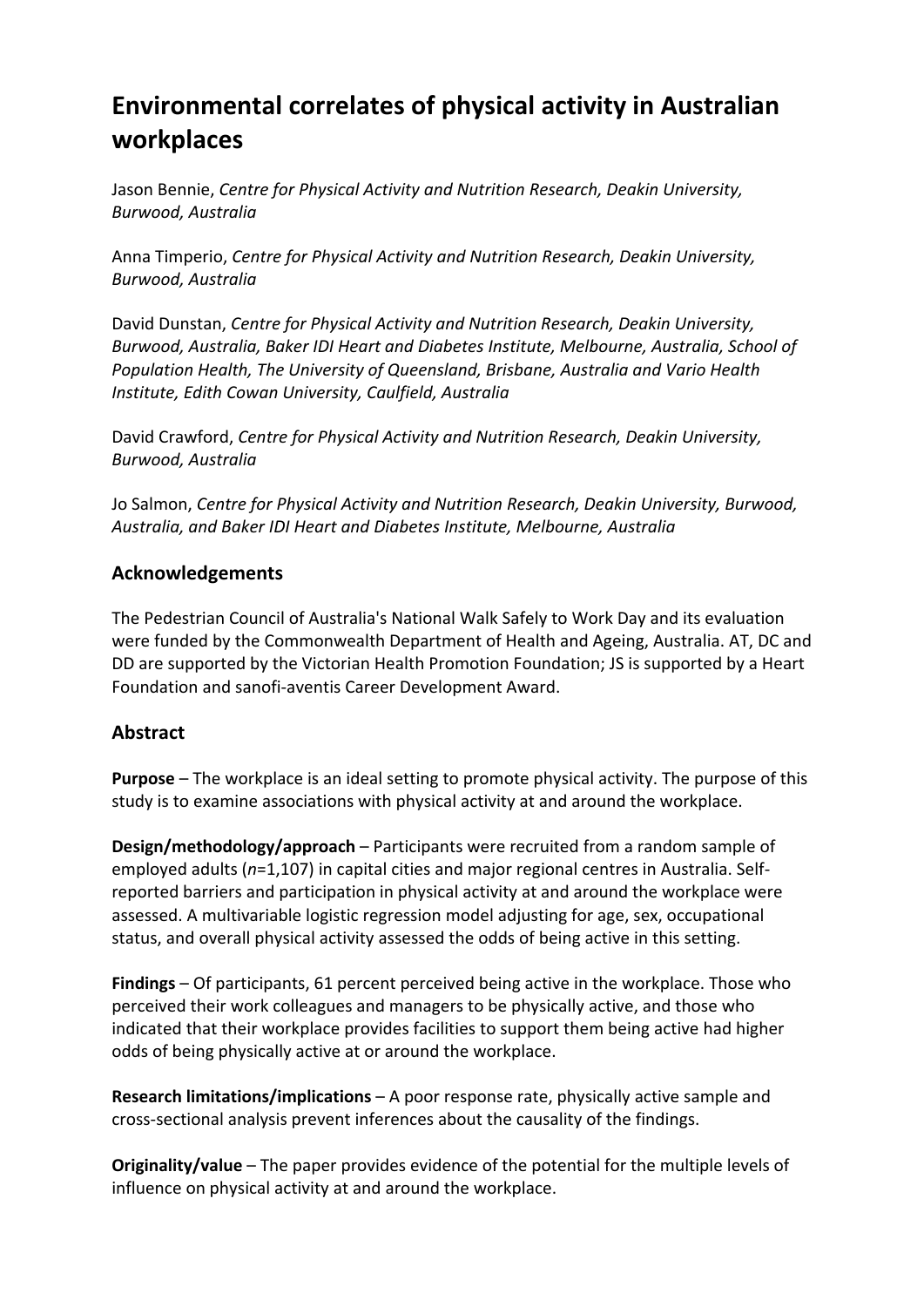#### **Introduction and aims**

Physical inactivity is a behavioural risk factor that is associated with several chronic diseases, such as coronary heart disease, non‐insulin dependent diabetes mellitus, osteoporosis, colon and breast cancer (US Department of Health and Human Services, 1996; Warburton *et al.*, 2006). Current estimates identify that less than half of the adult population in developed regions are meeting the minimum recommended physical activity guidelines (Bauman *et al.*, 2002; Stamatakis, 2005). Given that physical inactivity has several important health consequences, promoting population‐wide physical activity is an urgent public health priority (World Health Organization, 2006).

The workplace is considered an important public health setting for physical activity promotion (Sallis and Owen, 1999). Several reviews examining the effectiveness of previous physical activity interventions delivered in workplaces have noted a small and short‐lasting effect on participants' physical activity participation (Dishman *et al.*, 1998; Marshall, 2004; Matson‐Koffman *et al.*, 2005; Engbers *et al.*, 2005). Nevertheless, a range of environmental and policy strategies for promoting physical activity and workplace health have been recommended (NICE, 2008, CDC, 2007). However, to ensure the development of effective strategies in the workplace, a better understanding of correlates of physical activity within this setting (Marshall, 2004) is needed. Indeed, while many studies have focused on the correlates of leisure‐time physical activity (Trost *et al.*, 2002), little is known about the key factors that influence physical activity within working environments.

The limited research in this area has established that lack of time due to working demands is a common barrier to physical activity in workplaces in the USA (Jaffee *et al.*, 1999; Bowles *et al.*, 2002). A more recent study from the USA identified that workplaces with several physical activity‐related policies (e.g. paid time for exercise participation) and physical environmental factors (e.g. access to fitness equipment) are more likely to have workers engaging in physical activity during work‐breaks than those workplaces without such factors (Lucove *et al.*, 2007). While these studies provide evidence of some possible correlates of physical activity in the workplace, this area remains largely unexplored.

Emerging health behaviour theories such as social ecological models posit that individual, social and physical environmental factors may interact at multiple levels to influence physical activity (Sallis *et al.*, 2006; Spence and Lee, 2002). Few studies have applied a social ecological model for identifying the potential influences of physical activity in the workplace. Therefore, the aim of this study was to examine associations between several individual, social and physical environmental factors and physical activity at and around the workplace among a randomly-selected sample of employed adults in Australian capital cities and regional centres.

#### **Methods**

# *Design*

This was a cross‐sectional study based on data collected as part of the evaluation of the Pedestrian Council of Australia's Walk to Work Day, which was held in November 2006. Data collection procedures followed the ethical principles outlined by the World Medical Association (Williams, 2005).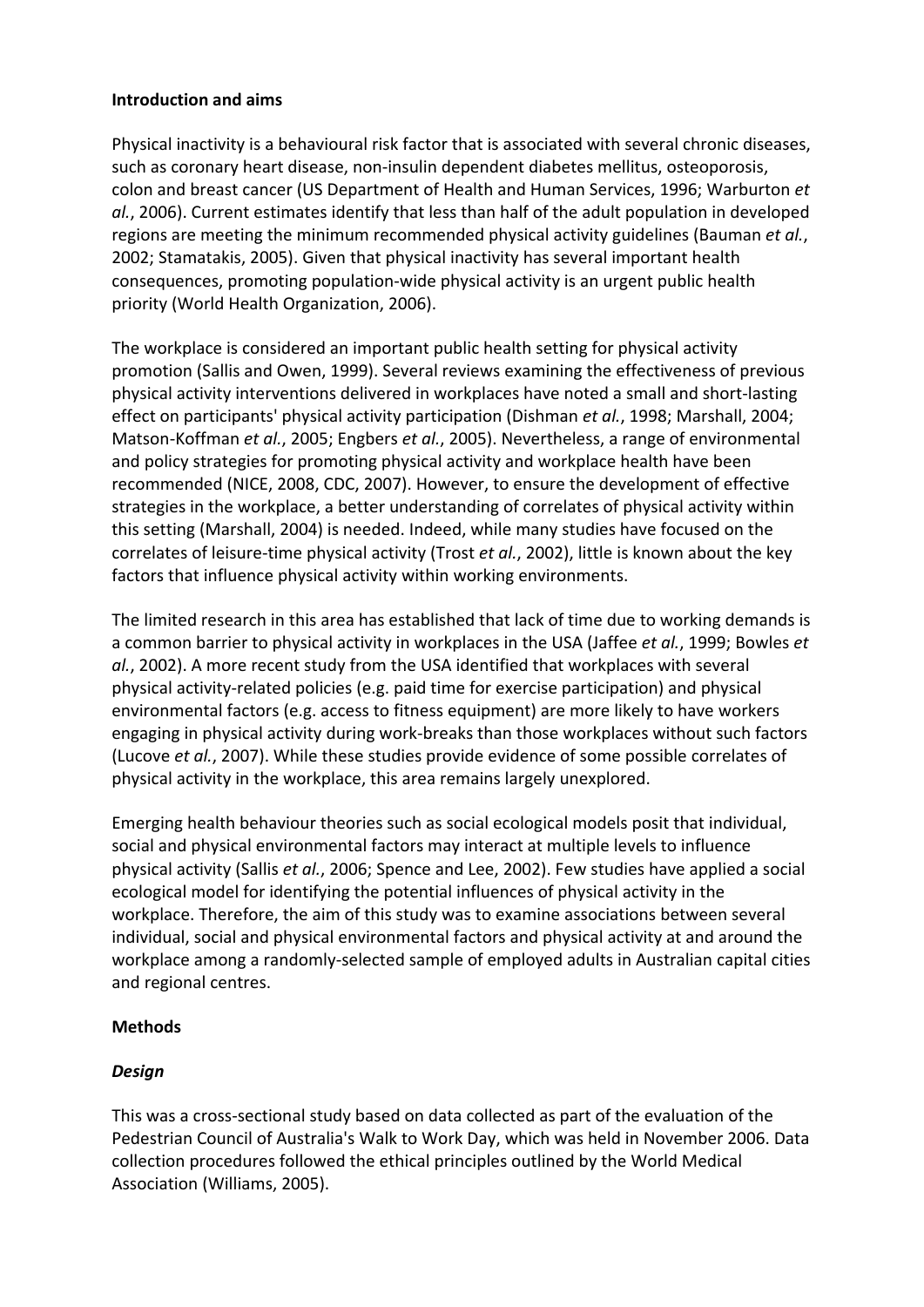#### *Sample*

In November 2006, random digit dialling was used to recruit participants in all eight capital cities and major regional centers in Australia. Persons were invited to participate if they were currently employed either full or part‐time and spoke English.

#### *Survey administration*

Using the Computer Assisted Telephone Interview (CATI) technique, a survey was administered over the telephone by a commercial survey company. A standard script was provided for the interviewers. This was an anonymous survey; contact telephone numbers were not recorded and no identifying information was collected.

#### *Measures*

#### *Sociodemographics*

Participants were asked to self-report their age, collapsed to: 18-39; 40-54; and 55+ years.

Employment status was collapsed to: full time; and part‐time.

Educational attainment was collapsed to: <12 years;  $\geq$ 12 years; and University.

Occupational domain was collapsed to: professional; white collar; and blue collar (coded *Australian Standard Classification of Occupations* coding system (ASCO) (n.d.).

#### *Leisure‐time and transport‐based physical activity*

The Active Australia Survey (AAS) (Brown *et al.*, 2004) was used to assess the proportion of participants meeting public health recommendations of a minimum of 150 mins/week in moderate‐ to vigorous‐intensity physical activity. Participants reported the total time in the previous week they spent walking for recreation or leisure, walking for transport (i.e. to get to or from places), other moderate physical activity (e.g. swimming), and vigorous‐intensity physical activity (e.g. jogging, cycling). Since the amount of energy expended in vigorous‐ intensity physical activity is approximately double that of moderate‐intensity physical activity and there are additional health benefits from being vigorously active (Brown *et al.*, 2004), time spent in vigorous physical activity was doubled. All physical activity items were then summed to create a total leisure‐time and transport‐based physical activity estimate. Participants were dichotomized as sufficiently active for health (≥150 mins/week) or insufficiently active (<150 mins/week).

#### *Physical activity at or around the workplace*

Participants responded to the question "I regularly participate in physical activity at or around the worksite". Response options on a five‐point scale ranged from strongly disagree to strongly agree; but for the purpose of analysis, responses were collapsed into two categories:

1. strongly agree and agree; and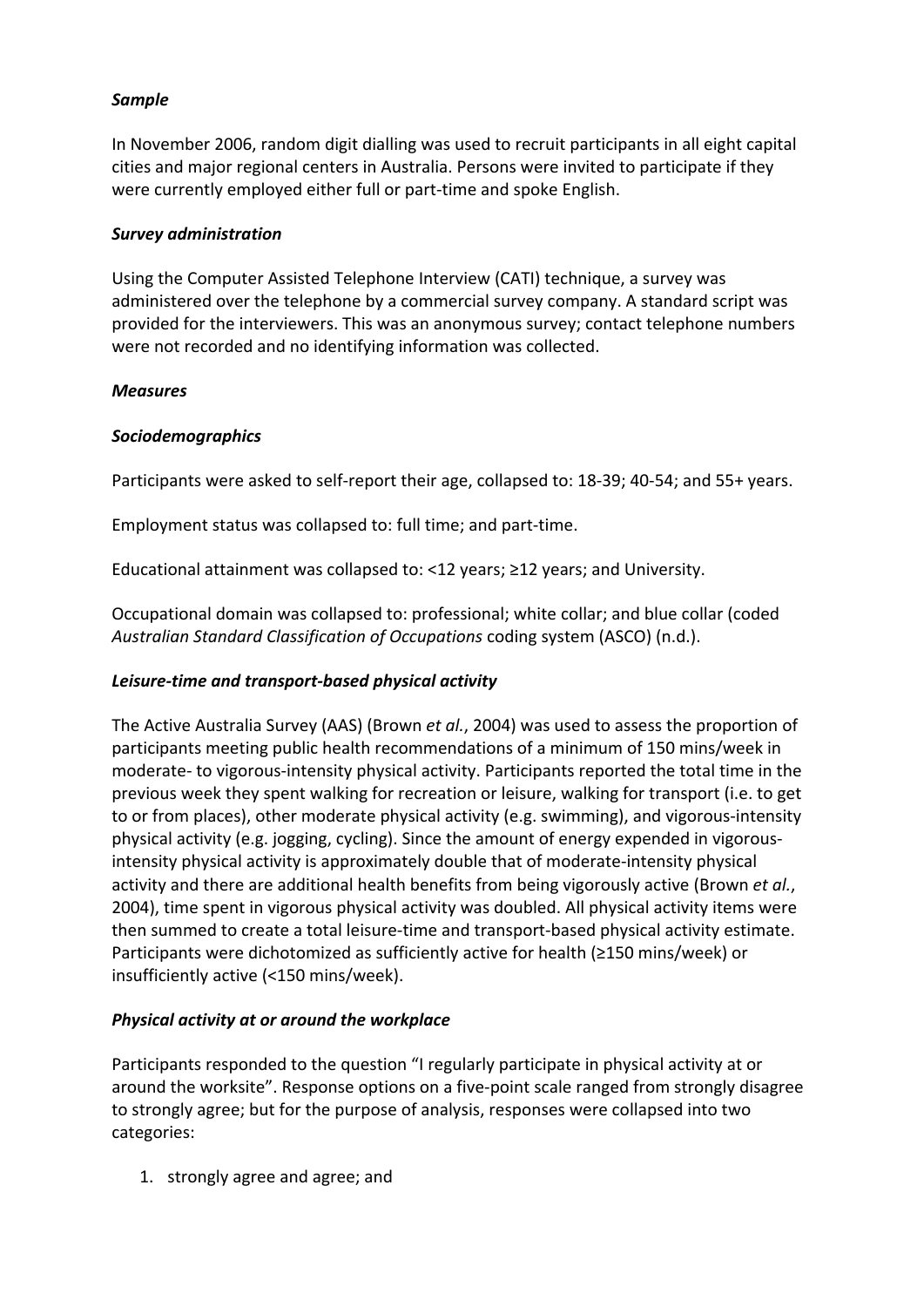2. strongly disagree, disagree, neutral and do not know.

The concurrent validity of this item based on independent *t*‐tests found that those who reported being active at or around the worksite were significantly more active overall (using data from the Active Australia Survey – Brown *et al.*, 2004) compared with those who were not active at work (mean 442.2±419.4 v. mean 286.4±275.3 respectively; *p* < 0.001). In addition, using Chi‐square tests a higher proportion of those who reported being active at work (79.3 per cent) were found to be sufficiently active for health compared with those who reported not being active at work (67.5 per cent; *p* < 0.001)

# *Individual, social and physical environmental influences on physical activity within the workplace*

In keeping with social ecological models of health behaviour (Sallis *et al.*, 2006; Spence and Lee, 2002) participants were asked to report their level of agreement (five-point Likert scale: strongly agree to strongly disagree) with a series of nine statements about physical activity in the workplace. These items encompassed individual barriers (e.g. lack of time, bored with exercise in the workplace), social factors (e.g. social norms, social support and physical activity modelling by work colleagues and managers) and physical environmental factors (e.g. facilities that support physical activity within the workplace). The full list of statements is presented in Table I. Response options were collapsed into two categories:

- 1. strongly agree and agree; and
- 2. strongly disagree, disagree, neutral and do not know.

#### **Statistical analysis**

Descriptive statistics were used to portray the demographic profile of participants and to report perceived influences on physical activity in and around the workplace. Collinearity between items was assessed using Pearson's correlation tests and two of the items ("my work colleagues believe it is important to participate in physical activity" and "my manager or boss believes it is important to participate in physical activity") were correlated >0.4, therefore the variable with the lowest association with being active at work (work colleagues' beliefs) was removed from the multivariable analyses. Forced entry multivariable logistic regression models adjusting for age, sex, occupational status and meeting physical activity guidelines and each of the nine statements about influences on physical activity at and around the workplace were performed to predict the odds ratios (OR) and 95 per cent confidence intervals (CI) of a person engaging in physical activity at the workplace. Results were analyzed using SPSS 14.0.

#### **Results**

# *Demographic characteristics of the sample*

In total, 6,368 telephone calls were made and 5,261 refused to take part in the survey (238 language problems), resulting in a final sample of 1,107 (21.6 per cent response rate). Table II shows the demographic characteristics of the sample, which comprised similar proportions of women and men. Almost half of the sample was aged 40‐54 yrs and more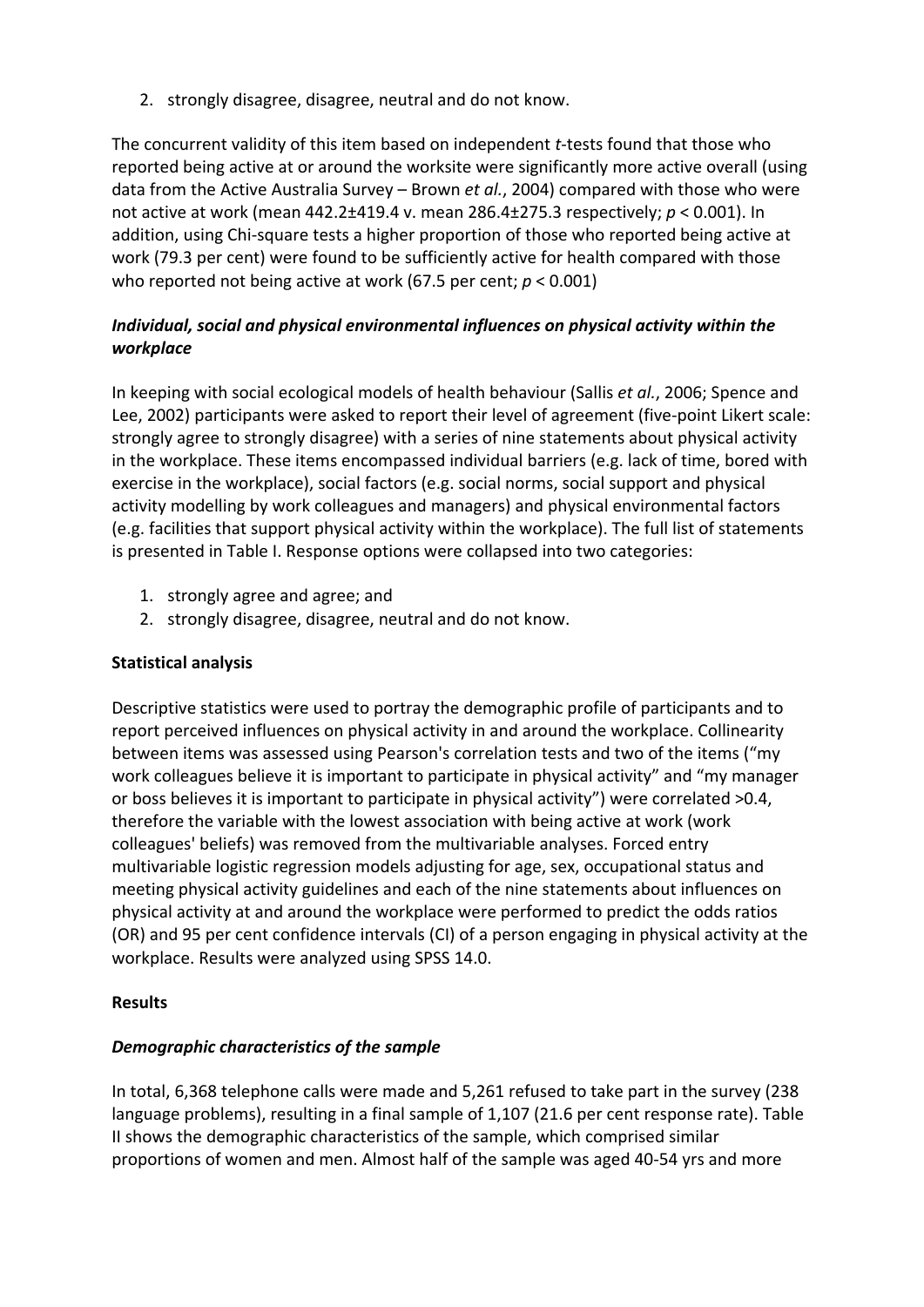than half were involved in white collar occupations. Most of the sample had either 12 years of education or had attended university and were employed full‐time.

### *Physical activity at or around the workplace*

Of participants, 61 percent perceived being active in the workplace. A higher portion of men (66 per cent) reported being active at or around the workplace than women (59 per cent; *p*=0.013), and a higher portion of blue collar workers (73 per cent) reported being active at or around the workplace than white collar (62 per cent) and professional workers (60 per cent: *p*=0.014).

# *Associations between individual, social and physical environmental factors and physical activity at or around the workplace*

The distribution of responses ( per cent agree) and odds of being active in the workplace according to the individual, social and physical environmental factors are reported in Table I. No individual‐level factors (e.g. lack of time, bored walking same route) were significantly associated with physical activity at or around the workplace; although lack of time approached significance. Two of the five social items were significantly positively associated with being active at and around the workplace. Those who perceived that their work colleagues were physically active at work were more than two‐and‐a‐half times as likely to report being active at work themselves; and those who perceived their employer or manager to be active at work were almost two times as likely to report being physically active in that setting. Respondents who perceived that their workplace provides facilities supporting physical activity were more than two times as likely to be active at or around the workplace.

#### **Discussion**

The aim of this study was to describe perceptions of individual, social and physical environmental factors related to physical activity and associations with workplace physical activity in a sample of employed Australian adults. The results suggest that there are various levels of influence associated with workplace physical activity, particularly the social factors of perceiving work colleagues and managers to be active, and also, having a physical environment within the workplace that supports physical activity.

It has been previously reported that being around active people provides social reinforcement for the observers to be active themselves (Sallis *et al.*, 1989; Sallis and Owen, 1999). However, there has been limited research on the association of physical activity of other people in the workplace and their own physical activity levels. The effects of high‐level support for workplace health behaviour modelling have been previously implicated as an important factor that may influence employees' own health-related behaviour (Hammond *et al.*, 2000). In that intervention, managers were instructed to promote the intervention and act as role models, thus assisting in influencing employee intervention participation (Hammond *et al.*, 2000). In the current study, while perceiving their manager regularly participates in physical activity at and around work was associated with higher odds of participating in workplace physical activity, the physical activity of work colleagues had a slightly stronger association. In addition under half the sample (41 per cent) and just over half (52 per cent) agreed with the statement that they regularly see their managers and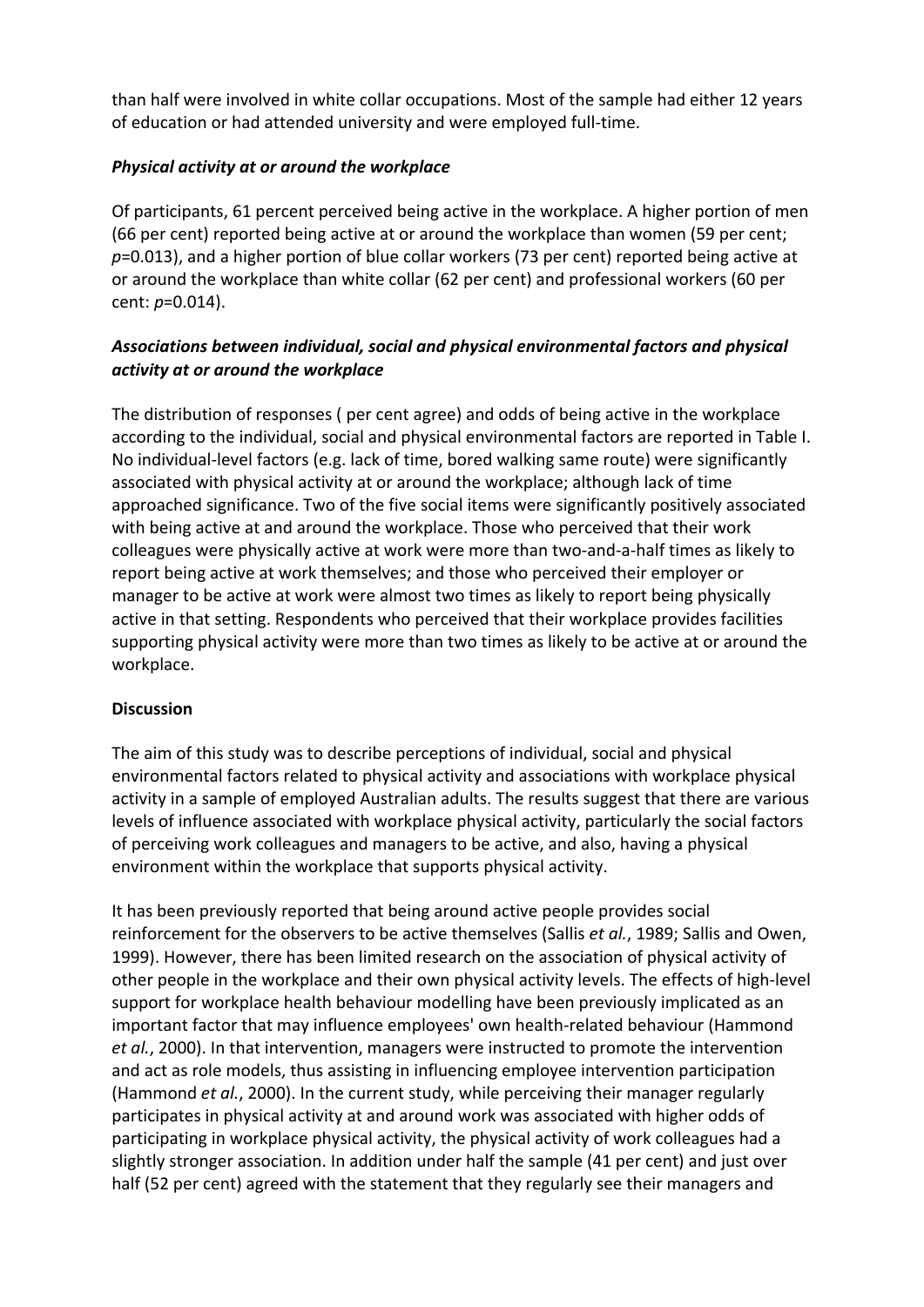work colleagues participate in physical activity at and around the workplace, respectively. Results from this study suggest intervention strategies targeting employers' and employees' physical activity at work may be more effective than strategies that focus on employees only.

In the current study the perception that the workplace had a physical environment that supports activity was significantly associated with physical activity at and around the workplace. These results are consistent with a recent US study that examined the physical environmental influence of physical activity in the workplace (Lucove *et al.*, 2007). In that study, it was identified that workplaces which had several physical activity‐related environmental factors and policies in place were more likely to participate in work‐break physical activity than those who did not. It is important to note that in our study only half the sample agreed that their workplaces offered facilities that supported workplace physical activity. This suggests that a substantial proportion of this sample are employed within workplaces that do not support employees from being active at the workplace. This further highlights the need for in‐depth research to examine specific attributes of the physical environment that may support or encourage physical activity. For example, the presence of showers or bicycle racks, or a policy that supports regular planned physical activity breaks at work be useful support structures for promoting physical activity at and around the workplace. Further research is also required to examine the feasibility of short breaks throughout the working day, particularly in desk‐based occupations and that identifies the role played by organizational policies and management support of such strategies.

Although not a significant correlate, only 31 per cent of the sample perceived that they were "unable to find the time each day to walk for recreation or leisure as a means of getting to and from places". This is in contrast to previous studies which have found that lack of time is a frequently‐cited barrier to physical activity in the workplace (Jaffee *et al.*, 1999; Bowles *et al.*, 2002). However, this perception of sufficient time to be active throughout the working day needs to be better understood. It is unclear whether employees feel they have enough time for walking groups/meetings, or utilizing opportunities for incidental physical activity throughout the working day such as taking stairs instead of lifts. It is important to understand the feasibility of such strategies within the workplace setting particularly if barriers such as lack of time can be overcome.

This is one of few studies to examine associations between individual, social and physical environmental factors and physical activity in the workplace Our findings have identified some potentially important correlates of physical activity at or around the workplace to target, such as modelling of physical activity by fellow work colleagues and managers, and having a workplace environment that supports physical activity. Strengths include the use of a large, randomly selected sample of employed adults in capital cities and major regional centers. Limitations include the low response rate and cross‐sectional design, which prevents inferences about the causality of the findings. In addition, a large proportion of the sample were employed in white collar or professional occupations and were well educated thus limiting the generalizability of the sample. Avoiding such biases in the future may be challenging, particularly if using random sampling techniques. However, administering surveys within workplaces that have a high proportion of participants in less skilled occupations may overcome some of these biases. The telephone interview method of survey administration may also have generated socially‐desirable responses. The outcome measure perceived physical activity at and around the workplace does not differentiate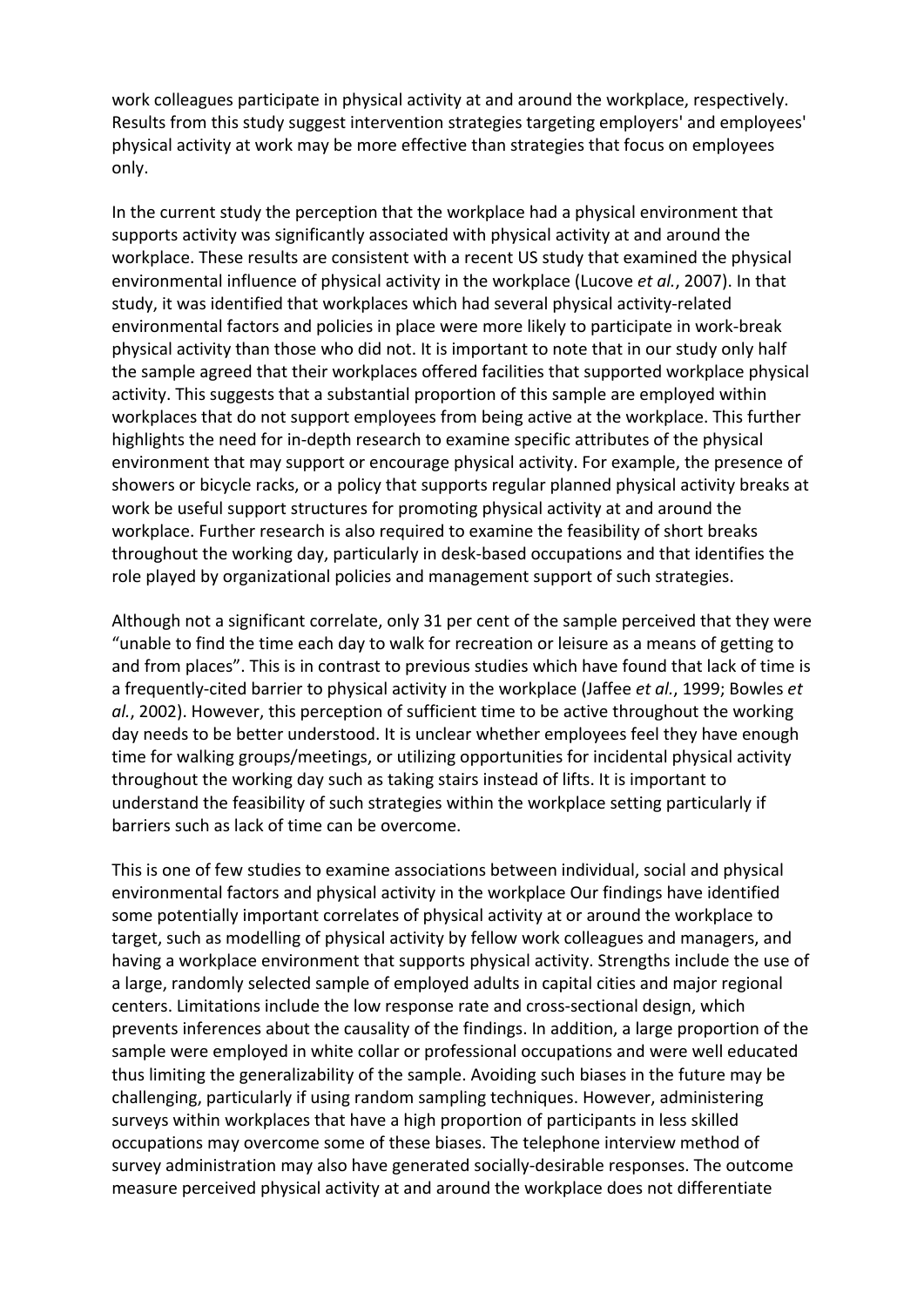between occupational activity and non‐work‐related physical activity. In addition, a significantly higher proportion of the sample met the physical activity public health guidelines than the general population (Bauman *et al.*, 2002; Stamatakis, 2005), however, the current study includes only employed adults which may in part explain these differences.

#### **Conclusion**

The workplace is considered to be an ideal setting for physical activity promotion (Sallis and Owen, 1999). However, little is known about correlates of physical activity in this setting. Notwithstanding the inherent limitations, the results from this exploratory research provide some evidence of the multiple levels of perceived influence on physical activity in the workplace. Future studies should examine the feasibility of social and physical environmental approaches for promoting physical activity in and around the workplace. Such research should incorporate the use of objective instruments to assess physical activity (such as accelerometers) and audit tools to assess the workplace physical and policy environments.

|                                                                                                                 | Statement                                                                                                                                                                                                                                                                          | $\%$<br>Agreed | AOR          | 95% CI<br>Lower | 95% CI<br>Upper |  |
|-----------------------------------------------------------------------------------------------------------------|------------------------------------------------------------------------------------------------------------------------------------------------------------------------------------------------------------------------------------------------------------------------------------|----------------|--------------|-----------------|-----------------|--|
|                                                                                                                 | Individual factors<br>I get bored with walking the same routes all the time<br>I am unable to find the time each day to walk for recreation or<br>leisure as a means of getting to and from places                                                                                 | 33.4<br>31.3   | 0.84<br>0.75 | 0.63<br>0.55    | 1.10<br>1.01    |  |
|                                                                                                                 | Social factors<br>My work colleagues regularly participate in physical activity<br>at or around work (e.g., using the stairs instead of lift, going<br>for a walk during lunch or walking to work)<br>My employer would not allow time for me to walk during                       | 52.2           | 2.86         | 2.12            | 3.87            |  |
|                                                                                                                 | breaks at work<br>My managers or boss believe that it is important to                                                                                                                                                                                                              | 22.9           | 0.99         | 0.71            | 1.38            |  |
| Table I.<br>Proportion agreeing to<br>statements relating to<br>physical activity and                           | participate in physical activity<br>My managers or boss regularly participate in physical<br>activity at or around work (e.g., using the stairs instead of lift,<br>going for a walk during lunch or walking to work)<br>I do not have a friend/work colleague or family member to | 66.7<br>40.4   | 1.15<br>1.99 | 0.85<br>1.46    | 1.57<br>2.80    |  |
| adjusted <sup>a</sup> odds ratios<br>(AOR) and 95 percent<br>confidence intervals<br>(95 percent CI) associated | walk with<br>Environmental<br>My workplace provides facilities that support me being active<br>at or around work? (e.g., showers, bicycle racks)                                                                                                                                   | 27.6<br>46.7   | 0.99<br>2.21 | 0.72<br>1.65    | 1.36<br>2.97    |  |
| with physical activity in<br>and around workplace                                                               | <b>Notes:</b> <sup>a</sup> Adjusted for age, sex, occupational status, sufficiently active                                                                                                                                                                                         |                |              |                 |                 |  |

*Table IProportion agreeing to statements relating to physical activity and adjusted<sup>a</sup> odds ratios (AOR) and 95 percent confidence intervals (95 percent CI) associated with physical activity in and around workplace*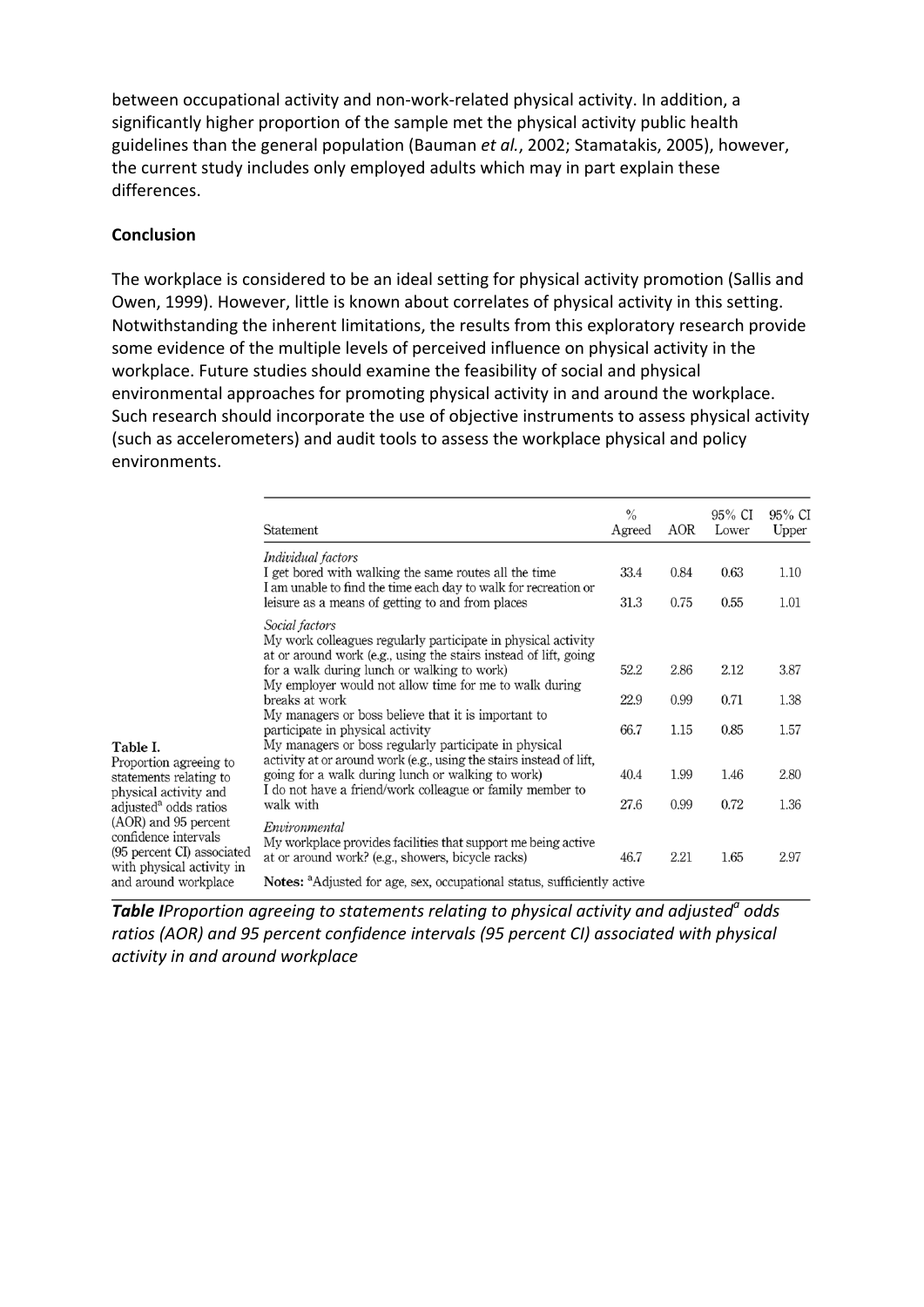|                     | $\boldsymbol{n}$ | $\%$                   |
|---------------------|------------------|------------------------|
| Sex                 |                  |                        |
| Men                 | 470              | 42.5                   |
| Women               | 637              | 57.5                   |
|                     |                  |                        |
| Age                 |                  |                        |
| 18-39 yrs           | 412              | 37.3                   |
| 40-54 yrs           | 503              | 45.3                   |
| $55 + yrs$          | 192              | 17.4                   |
| Education           |                  |                        |
| $>12$ years         | 158              | 14.1                   |
|                     | 466              | 42.0                   |
| 12 years            |                  |                        |
| University          | 483              | 43.5                   |
| Employment          |                  |                        |
| Full-time           | 699              | 63.2                   |
| Part-time           | 408              | 36.8                   |
|                     |                  |                        |
| Occupation          |                  |                        |
| Professional        | 353              | 31.9                   |
| White collar        | 593              | 52.7                   |
| Blue collar         | 161              | 14.4                   |
|                     |                  | Table II.              |
| Sufficiently active |                  | Demographic profile of |
| Yes                 | 803              | 74.9<br>the sample     |

*Table IIDemographic profile of the sample*

# **References**

Australian Standard Classification of Occupations (ASCO) (n.d.), Australian Standard Classification of Occupations, 2nd ed., available at:

www.abs.gov.au/Ausstats/abs@.nsf/0/B70D48AB5ACC56FECA25692600235A67?Open (accessed 25 November 2008), .

Bauman, A., Bellew, B., Vita, P., Brown, W., Owen, N. (2002), *Getting Australia Active: Towards Better Practice for the Promotion of Physical Activity*, National Public Health Partnership, Melbourne, .

Bowles, H.R., Morrow, J.R. Jr, Leonard, B.L., Hawkins, M., Couzelis, P.M. (2002), "The association between physical activity behavior and commonly reported barriers in a worksite population", *Research Quarterly for Exercise and Sport*, Vol. 73 No.4, pp.464‐70.

Brown, W.J., Trost, S.G., Bauman, A., Mummery, K., Owen, N. (2004), "Test-retest reliability of four physical activity measures used in population", *Journal of Science and Medicine in Sport*, Vol. 7 pp.205‐15.

CDC (2007), "Promoting physical activity at work: a resource guide", Centers for Disease Control and Prevention, available at:

www.cdc.gov/nccdphp/dnpa/hwi/toolkits/other\_physical\_activity.htm (accessed 16 November 2008), .

Dishman, R.K., Oldenburg, B., O'Neal, H., Shephard, R.J. (1998), "Worksite physical activity interventions", *American Journal of Preventive Medicine*, Vol. 15 No.4, pp.344‐61.

Engbers, L.H., van Poppel, M.N., Chin, A., Paw, M.J., van Mechelen, W. (2005), "Worksite health promotion programs with environmental changes: a systematic review", *American Journal of Preventive Medicine*, Vol. 29 No.1, pp.61‐70.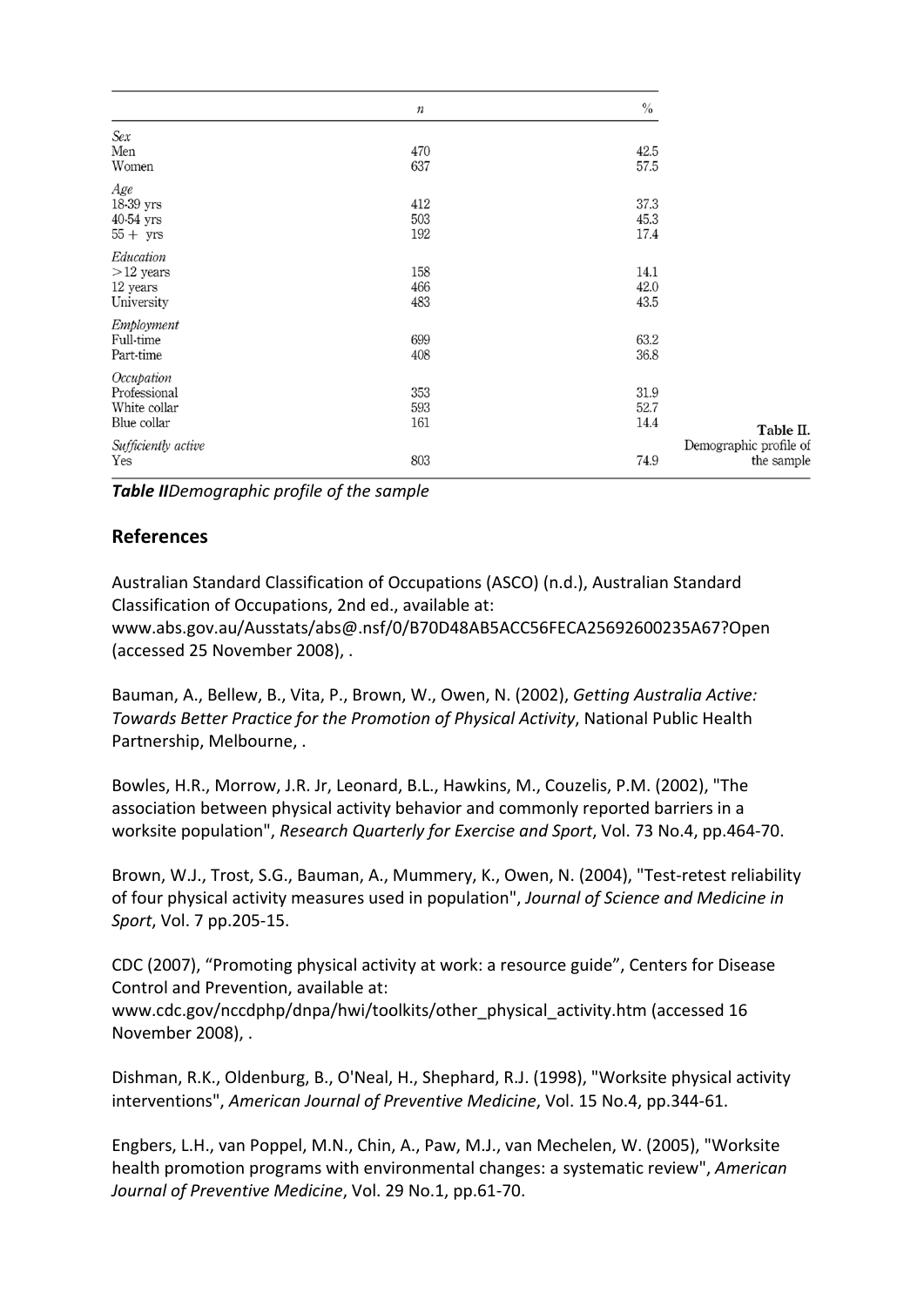Hammond, S.L., Leonard, B., Fridinger, F. (2000), "The Centers for Disease Control and Prevention director's physical activity challenge: an evaluation of a worksite health promotion intervention", *American Journal of Health Promotion*, Vol. 15 No.1, pp.ii, 17‐20.

Jaffee, L., Lutter, J.M., Rex, J., Hawkes, C., Bucaccio, P. (1999), "Incentives and barriers to physical activity for working women", *American Journal of Health Promotion*, Vol. 13 No.4, pp.iii, 215‐18.

Lucove, J.C., Huston, S.L., Evenson, K.R. (2007), "Workers' perceptions about worksite policies and environments and their association with leisure-time physical activity", *American Journal of Health Promotion*, Vol. 21 No.3, pp.196‐200.

Marshall, A.L. (2004), "Challenges and opportunities for promoting physical activity in the workplace", Journal of Science and Medicine in Sport, Vol. 7 No. 1, pp. 60‐6, .

Matson‐Koffman, D.M., Brownstein, J.N., Greaney, M.L., Neiner, J.A. (2005), "A site‐specific literature review of policy and environmental interventions that promote physical activity and nutrition for cardiovascular health: what works?", *American Journal of Health Promotion*, Vol. 19 No.3, pp.167‐93.

NICE (2008), "Workplace health promotion: how to encourage employees to be physically active", National Institute for Health and Clinical Excellence, available at: www.nice.org.uk/nicemedia/pdf/PH013Guidance.pdf (accessed 16 November 2008), .

Sallis, J.F., Owen, N. (1999), *Physical Activity and Behavioral Medicine*, Sage Publications, Thousand Oaks, CA, .

Sallis, J.F., Cervero, R.B., Ascher, W., Henderson, K.A., Kraft, M.K., Kerr, J. (2006), "An ecological approach to creating active living communities", *Annul Review of Public Health*, Vol. 27 pp.297‐322.

Sallis, J., Hovell, M., Hoffstetter, R., Faucher, P., Elder, J., Blanchard, J. (1989), "A multivariate study of determinants of vigorous exercise in a community sample", *Preventive Medicine*, Vol. 18 pp.20‐34.

Spence, J.C., Lee, R.E. (2002), "Toward a comprehensive model of physical activity", *Psychology of Sport and Exercise*, Vol. 4 pp.7‐24.

Stamatakis, E. (2005), "Risk factors for cardiovascular disease", *Physical Activity: Health Survey for England 2003*, University College, London, Vol. Vol. 2.

Trost, S.G., Owen, N., Bauman, A.E., Sallis, J.F., Brown, W. (2002), "Correlates of adults' participation in physical activity: review and update", *Medicine & Science in Sports & Exercise*, Vol. 34 No.12, pp.1996‐2001.

US Department of Health and Human Services (1996), *Physical Activity and Health: A Report of the Surgeon‐General*, National Centre for Chronic Disease Prevention and Health Promotion, Atlanta, GA, .